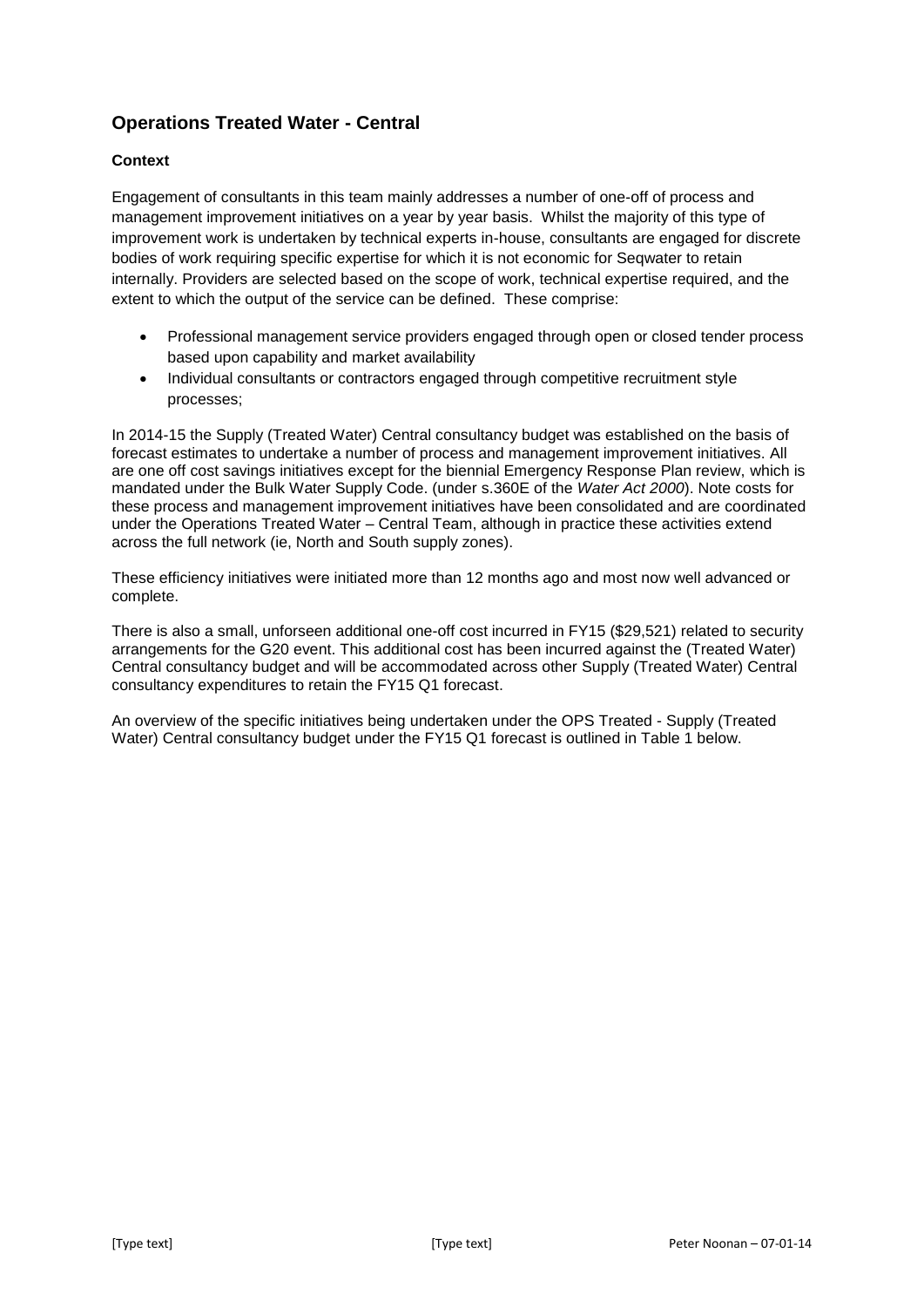Table 1. Overview of initiatives being undertaken under the OPS Treated - Supply (Treated Water) Central consultancy forecast

| FY15 Q1 Initiative                                                          | <b>Natural</b> | <b>FY14A</b> | <b>FY15 Q1</b> | <b>Project status</b>                   |
|-----------------------------------------------------------------------------|----------------|--------------|----------------|-----------------------------------------|
|                                                                             | account        |              |                |                                         |
| Security Strategy and Implementation plan                                   |                |              | \$10,000       | One off project. Funding committed.     |
| Engagement of external security expert to review Seqwater's security        |                |              |                |                                         |
| requirements with the objectives of consolidating existing security         |                |              |                |                                         |
| contracts, better targeting security services received and reducing risk to |                |              |                |                                         |
| the business.                                                               | 522209         | \$18,000     | \$150,000      | Ongoing biennial requirement            |
| Delivery of 2015 Bulk Authority Emergency Response Plan                     |                |              |                | mandated by the Bulk Water Supply       |
| Engagement of external consultant to prepare the regulated 2015 Bulk        |                |              |                | Code (under s.360E of the Water Act     |
| Authority Emergency Response Plan. These objectives are to be               |                |              |                | 2000). Funding committed.               |
| delivered within the existing security budget.                              |                |              |                |                                         |
| <b>Treated Water Delivery Optimisation Strategy</b>                         | 522213         | \$38,531     | \$285,000      | One off project. Modelling component    |
| Modelling and analysis examine reduce short term variable operating         |                |              |                | likely to carry over into early part of |
| costs of the bulk water transportation network under various operating      |                |              |                | 2015-16. Scope and program plan         |
| scenarios. (chemical, electricity and sludge). External contractors have    |                |              |                | attached.                               |
| been engaged and software licence fees paid (ARUP).                         |                |              |                |                                         |
| Contractors engaged to examine and recommend work flow and manual           | 522214         | \$11,500     | \$15,000       | One off project. Funding committed.     |
| process improvements specific to Mt Crosby Eastbank and Westbank.           |                |              |                |                                         |
| Target: 5% reduction in overhead costs.                                     |                |              |                |                                         |
| Unmanned operations Mt Crosby                                               | 522219         | \$0          | \$23,000       | One off project. Invoice has been paid. |
| Preliminary scoping of requirements to automate Mt Crosby for               |                |              |                |                                         |
| unmanned operations. Report has been delivered and invoice paid.            |                |              |                |                                         |
| e-log commissioning - Mt Crosby                                             | 522220         | \$28,035     | \$60,000       | One off project. Funding committed.     |
| e-log module for recording operator shift changeover notes. Software        |                |              |                | Work under way at the time of writing.  |
| licensing and commissioning by vendor (Honeywell) has been approved.        |                |              |                |                                         |
| Saving of \$40,000 per annum will be realised as the e-log removes a        |                |              |                |                                         |
| requirement for the practice Operators attending paid 15 minute shift       |                |              |                |                                         |
| changeover meetings at every shift.                                         |                |              |                |                                         |
| G20 Security                                                                | 522236         | \$10,131     |                | One-off unforseen cost (\$29,521) in    |
|                                                                             |                |              |                | FY15. Invoices have been paid.          |
| <b>Total</b>                                                                |                | \$106,197    | \$543,000      |                                         |